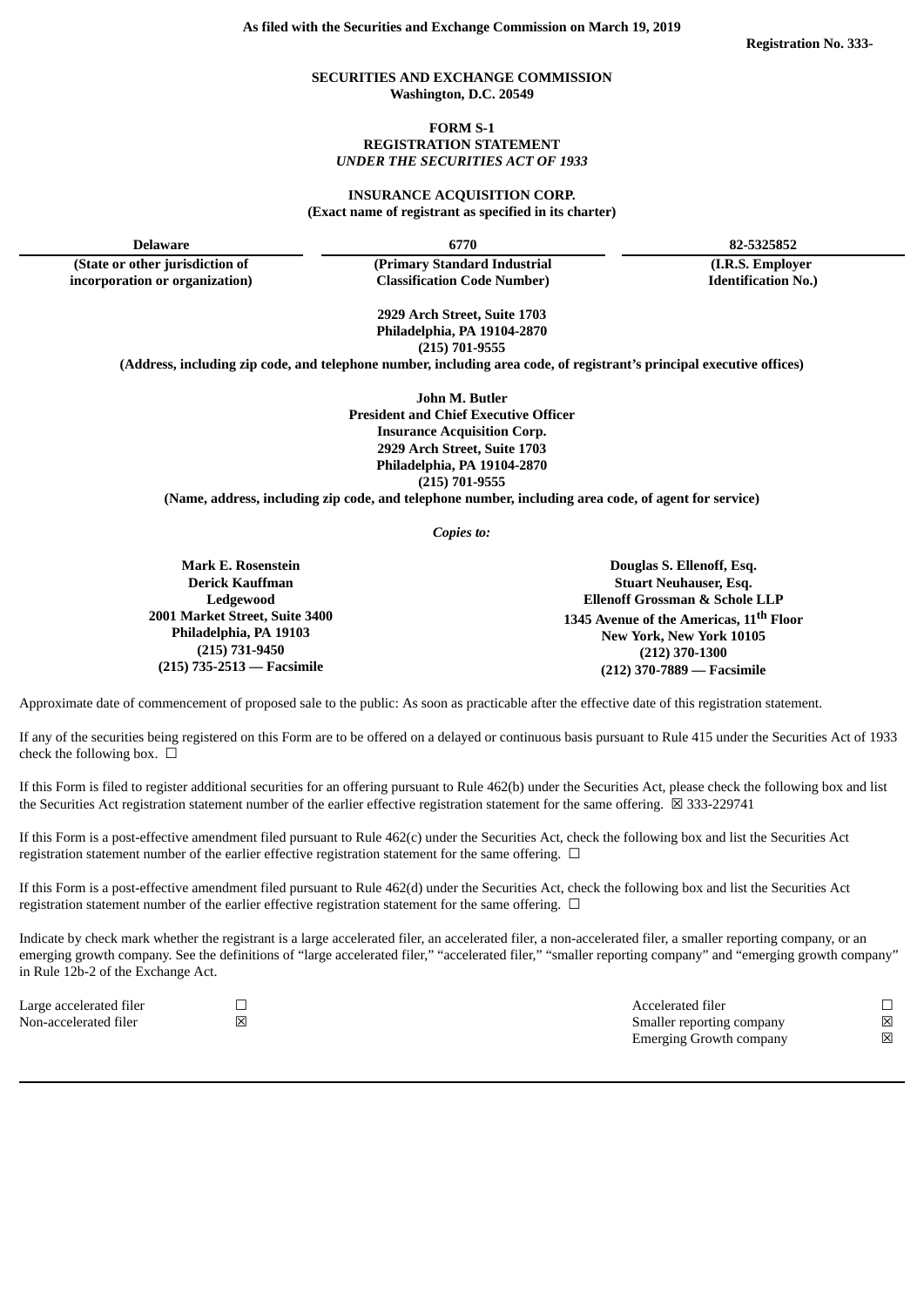## **CALCULATION OF REGISTRATION FEE**

| Title of each class of securities to be registered                              | <b>Amount to</b><br>be<br><b>Registered</b> | <b>Proposed</b><br>maximum<br>offering price<br>per share <sup>(1)</sup> |               | <b>Proposed</b><br>maximum<br>aggregate<br>offering<br>$price^{(1)}$ |    | <b>Amount of</b><br>registration<br>fee |  |
|---------------------------------------------------------------------------------|---------------------------------------------|--------------------------------------------------------------------------|---------------|----------------------------------------------------------------------|----|-----------------------------------------|--|
| Units, each consisting of one share of Class A Common Stock, \$.0001 par value, |                                             |                                                                          |               |                                                                      |    |                                         |  |
| and one-half of one Warrant <sup><math>(2)(3)</math></sup>                      | 115,000 Units \$                            | 10.00                                                                    | <sup>\$</sup> | 1.150.000                                                            | -S | 140                                     |  |
| Shares of Class A Common Stock included as part of the Units <sup>(2)(3)</sup>  | 115,000<br><b>Shares</b>                    |                                                                          |               |                                                                      |    | $-(4)$                                  |  |
|                                                                                 | 57,500                                      |                                                                          |               |                                                                      |    |                                         |  |
| Warrants included as part of the Units <sup><math>(2)(3)</math></sup>           | <b>Warrants</b>                             |                                                                          |               |                                                                      |    | $-(4)$                                  |  |
| Total                                                                           |                                             |                                                                          |               | 1.150.000                                                            |    | 140(5)                                  |  |
|                                                                                 |                                             |                                                                          |               |                                                                      |    |                                         |  |

- (1) Estimated solely for the purpose of calculating the registration fee.<br>(2) Represents only the additional number of securities being registered Represents only the additional number of securities being registered. Does not include the securities that the Registrant previously registered on the Registration Statement on Form S-1 (File No. 333-229741).
- (3) Pursuant to Rule 416, there are also being registered an indeterminable number of additional securities as may be issued to prevent dilution resulting from stock splits, stock dividends or similar transactions.

(4) No fee pursuant to Rule 457(g).<br>(5) The Registrant previously regist

The Registrant previously registered securities having a proposed maximum aggregate offering price of \$149,500,000 on its Registration Statement on Form S-1, as amended (File No. 333-229741), which was declared effective by the Securities and Exchange Commission on March 19, 2019. In accordance with Rule 462(b) under the Securities Act, an additional number of securities having a proposed maximum offering price of \$1,150,000 is hereby registered, which includes securities issuable upon the exercise of the underwriters' over-allotment option.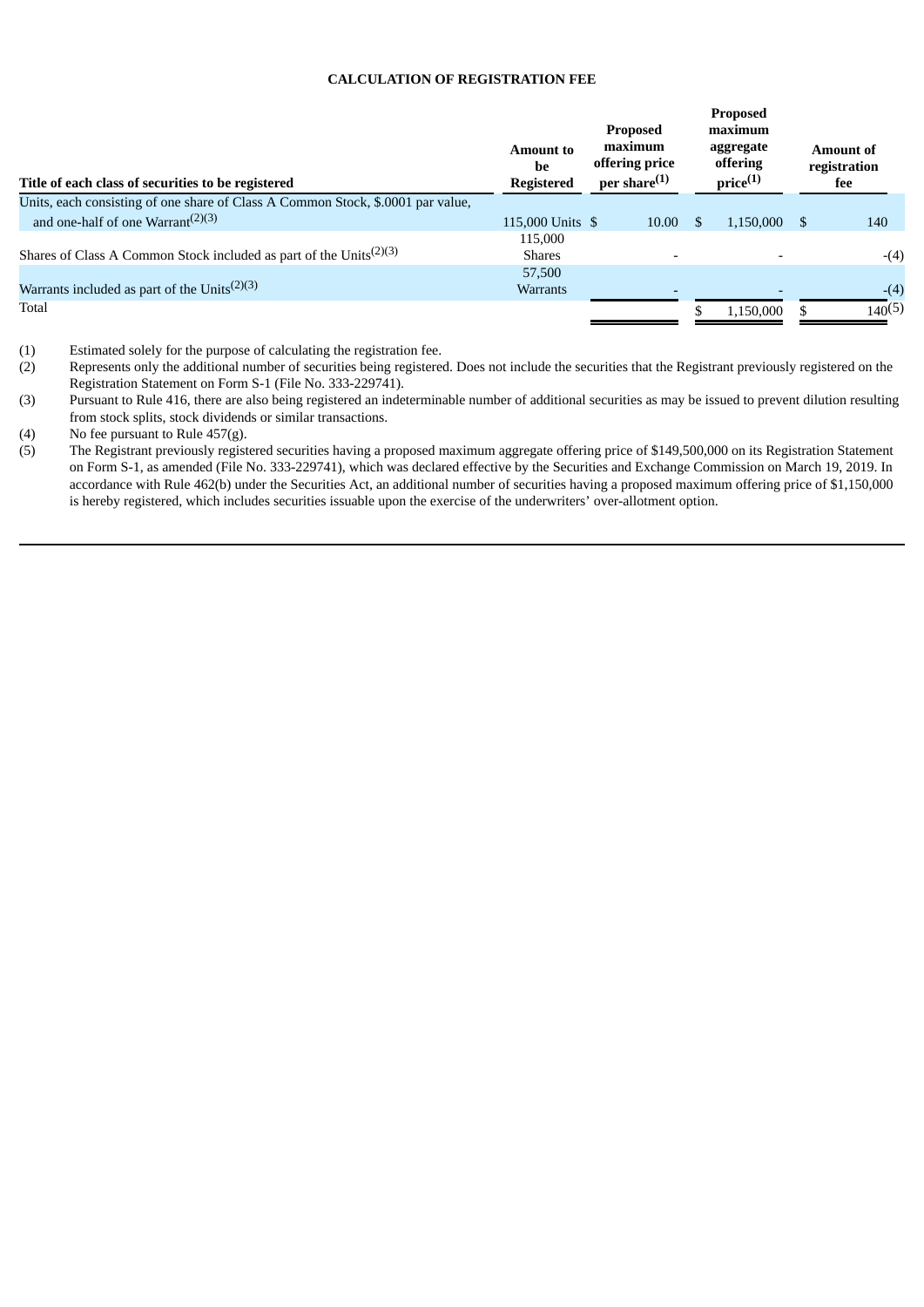The Registration Statement shall become effective upon filing with the Securities and Exchange Commission in accordance with Rule 462(b) **under the Securities Act of 1933, as amended.**

#### **EXPLANATORY NOTE**

This Registration Statement on Form S-1 is being filed with respect to the registration of 115,000 additional units of Insurance Acquisition Corp., a Delaware corporation (the "Registrant"), pursuant to Rule 462(b) under the Securities Act of 1933, as amended, and General Instruction V to Form S-1. Each unit consists of one share of Class A common stock and one-half of one warrant. Each whole warrant entitles the holder to purchase one whole share of Class A common stock at a price of \$11.50 per share, subject to adjustments, and only whole warrants are exercisable. This Registration Statement relates to the Registrant's Registration Statement on Form S-1, as amended (File No. 333-229741) (the "Prior Registration Statement"), initially filed by the Registrant on February 19, 2019 and declared effective by the Securities and Exchange Commission on March 19, 2019. The required opinions of counsel and related consents and independent registered public accounting firm's consent are attached hereto and filed herewith. Pursuant to Rule 462(b), the contents of the Prior Registration Statement, including the exhibits thereto, are incorporated by reference into this Registration Statement.

## **CERTIFICATION**

The registrant hereby certifies to the Securities and Exchange Commission that (1) it has instructed its bank to pay the filing fee set forth on the cover page of this Registration Statement by a wire transfer of such amount to the Commission's account at U.S. Bank as soon as practicable (but no later than the close of business as of March 20, 2019), (2) it will not revoke such instructions, (3) it has sufficient funds in the relevant account to cover the amount of such filing fee and (4) it will confirm receipt of such instructions by its bank during regular business hours no later than March 20, 2019.

1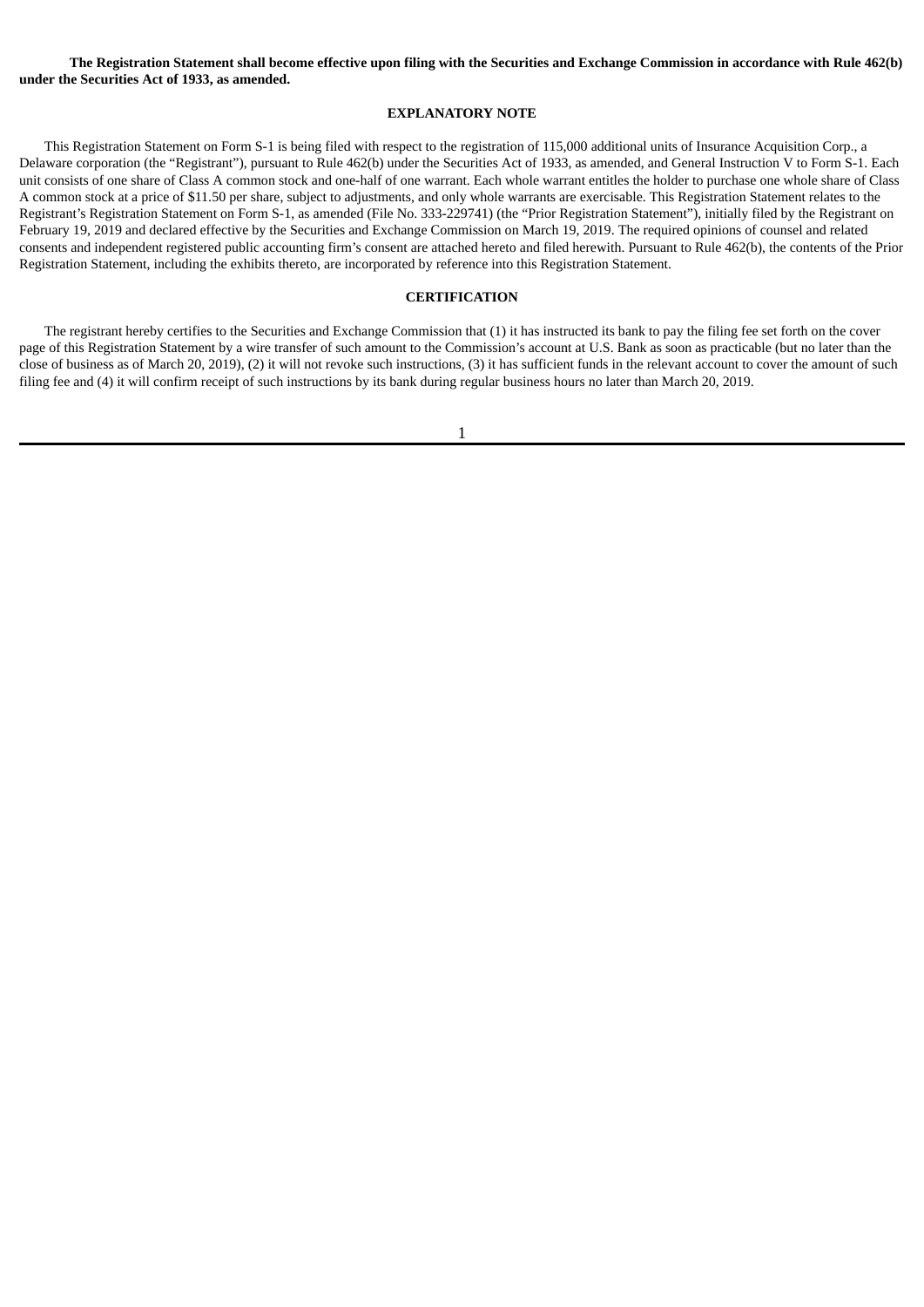## **PART II**

# **INFORMATION NOT REQUIRED IN PROSPECTUS**

# **Item 16. Exhibits and Financial Statement Schedules.**

(a) *Exhibits*. All exhibits filed with or incorporated by reference in the Registration Statement on Form S-1 (SEC File No. 333-229741) are incorporated by reference into, and shall be deemed a part of, this Registration Statement, and the following additional exhibits are filed herewith, as part of this Registration Statement:

| <b>Exhibit No.</b> | <b>Description</b>                                                                                                                                          |
|--------------------|-------------------------------------------------------------------------------------------------------------------------------------------------------------|
| 5.1                | Opinion of Ledgewood, P.C.                                                                                                                                  |
| 23.1               | Consent of Grant Thornton LLP.                                                                                                                              |
| 23.2               | Consent of Ledgewood, P.C. (included in Exhibit 5.1).                                                                                                       |
| 24.1               | Powers of Attorney (included in signature page to the Registrant's Prior Registration Statement (File No. 333-229741) filed on<br><u>February 19, 2019.</u> |

# 2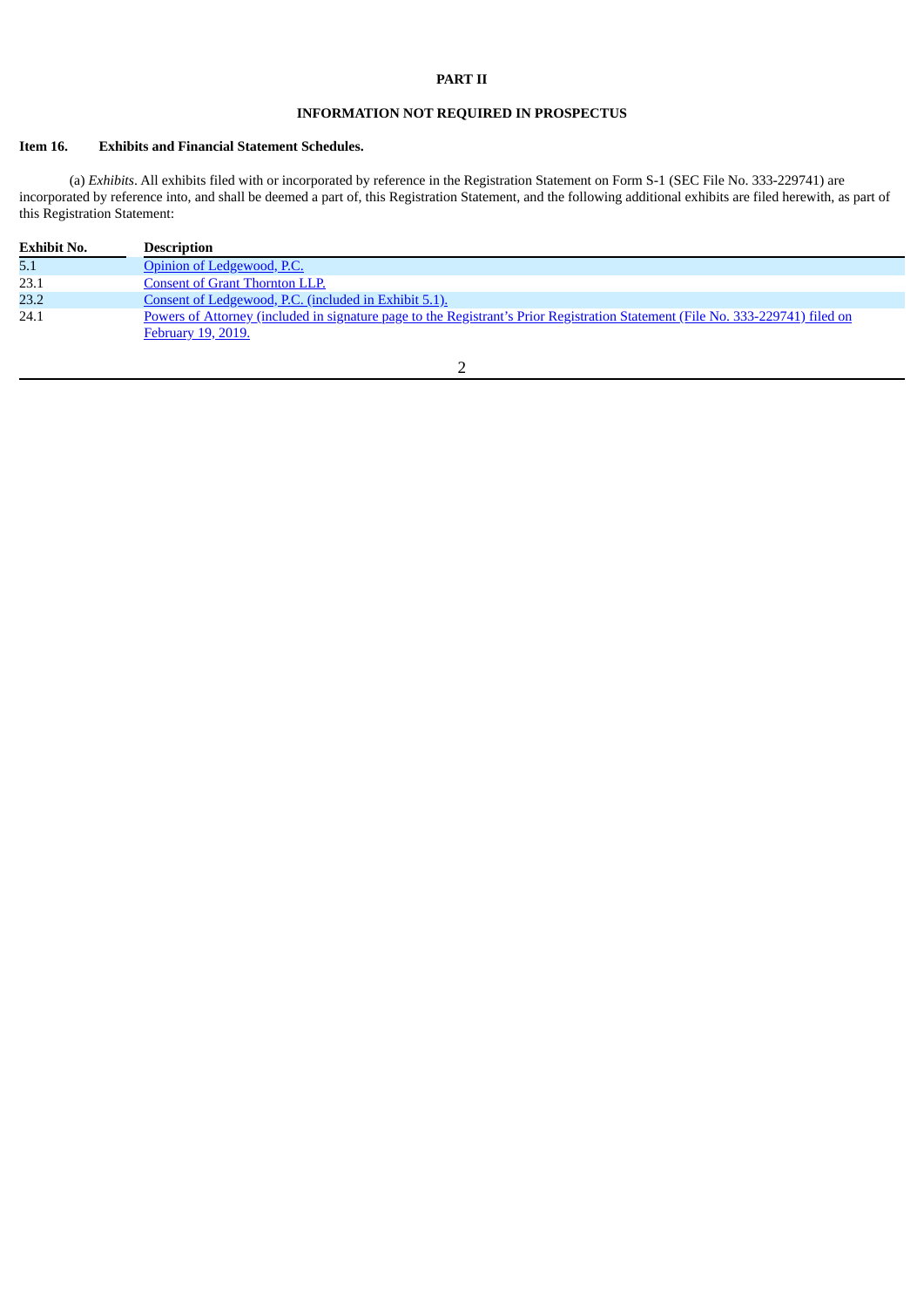## **SIGNATURES**

Pursuant to the requirements of the Securities Act of 1933, as amended, the registrant has duly caused this registration statement to be signed on its behalf by the undersigned, thereunto duly authorized, in the City of Philadelphia, Commonwealth of Pennsylvania on this 19<sup>th</sup> day of March, 2019.

# **INSURANCE ACQUISITION CORP.**

By: /s/ John M. Butler Name: John M. Butler Title: President and Chief Executive Officer

Pursuant to the requirements of the Securities Act of 1933, as amended, this registration statement has been signed below by the following persons on behalf of the registrant and in the capacities and on the dates indicated.

| <b>Name</b>                                                                     | <b>Position</b>                                                        | <b>Date</b>    |  |  |
|---------------------------------------------------------------------------------|------------------------------------------------------------------------|----------------|--|--|
| /s/ John M. Butler<br>John M. Butler                                            | President and Chief Executive Officer<br>(Principal Executive Officer) | March 19, 2019 |  |  |
| *<br>Paul Vernhes                                                               | <b>Chief Financial Officer</b><br>(Principal Financial Officer)        | March 19, 2019 |  |  |
| /s/ Joseph W. Pooler, Jr.<br>Joseph W. Pooler, Jr.                              | Chief Accounting Officer (Principal Accounting<br>Officer)             | March 19, 2019 |  |  |
| $\ast$<br>Daniel G. Cohen                                                       | Chairman of the Board of Directors                                     | March 19, 2019 |  |  |
| $\ast$<br>John C. Chrystal                                                      | Director                                                               | March 19, 2019 |  |  |
| $\ast$<br>Stephanie Gould Rabin                                                 | Director                                                               | March 19, 2019 |  |  |
| *<br><b>Sasson Posner</b>                                                       | Director                                                               | March 19, 2019 |  |  |
| $\ast$<br>Joseph M. Scheerer                                                    | Director                                                               | March 19, 2019 |  |  |
| /s/ Joseph W. Pooler, Jr.<br>$*$ By:<br>Joseph W. Pooler, Jr., Attorney-in-fact |                                                                        |                |  |  |

3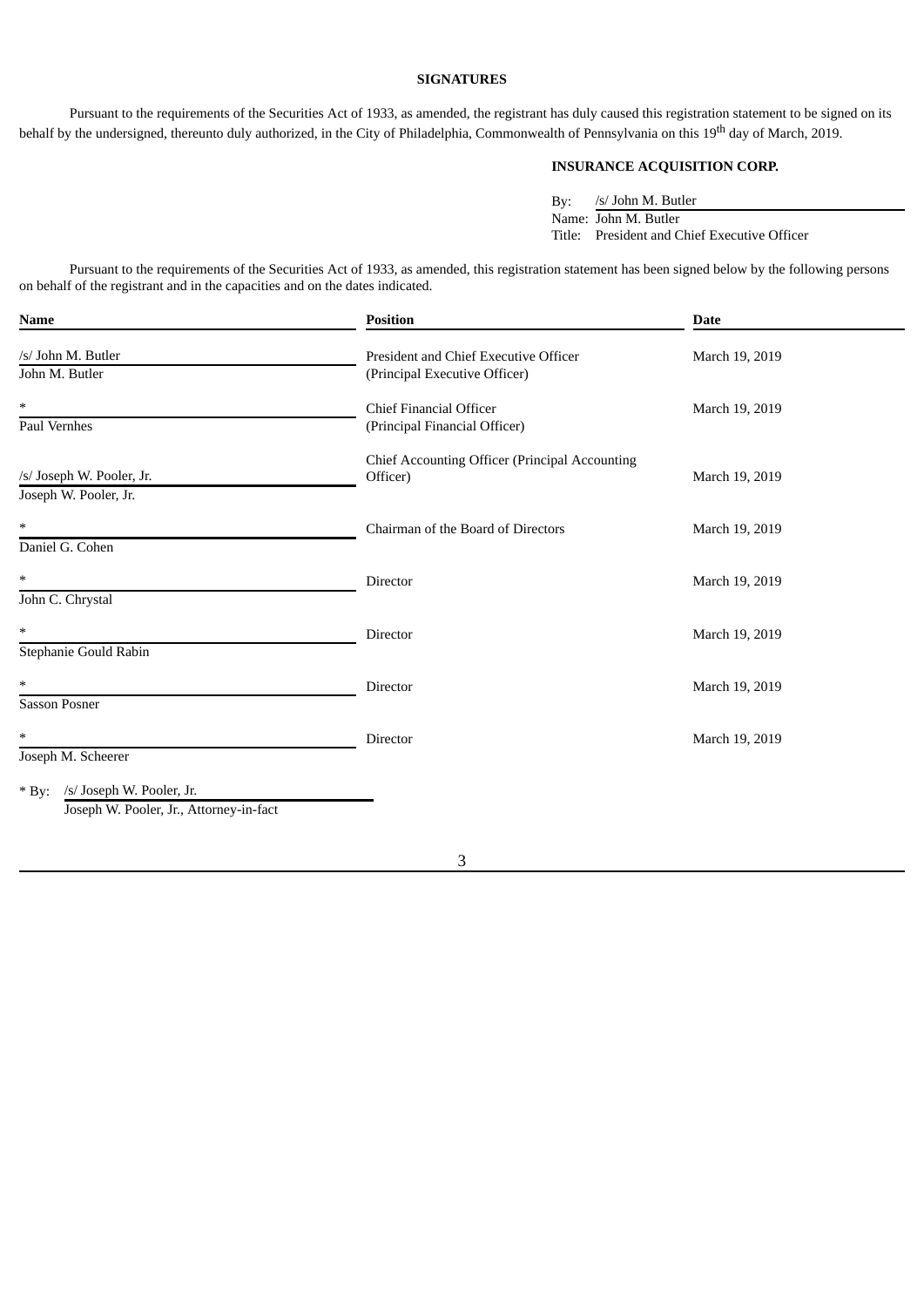## **LEDGEWOOD PC Two Commerce Square 2001 Market Street, Suite 3400 Philadelphia, PA 19103**

March 19, 2019

Insurance Acquisition Corp. 2929 Arch Street, Suite 1703 Philadelphia, PA 19104-2870

#### Ladies and Gentlemen:

We have acted as counsel to Insurance Acquisition Corp. (the "Company"), a Delaware corporation, in connection with its filing with the Securities and Exchange Commission (the "Commission") of a registration statement on Form S-1 (the "462(b) Registration Statement") for the purpose of registering with the Commission pursuant to Rule 462(b) under the Securities Act of 1933, as amended (the "Securities Act"), the sale by the Company of (i) 100,000 units of the Company ("Units"), with each Unit consisting of one share of the Company's Class A common stock, \$0.0001 par value per share ("Common Stock"), and one-half of one warrant to purchase one share of Common Stock (each, a "Warrant"), (ii) up to 15,000 Units (the "Over-Allotment Units") that the Underwriters will have a right to purchase from the Company to cover over-allotments, if any, and (iii) the shares of Common Stock and Warrants issued as part of the Units and the Over-Allotment Units. The 462(b) Registration Statement relates to the Company's Registration Statement on Form S-1, as amended (File No. 333-229741) (the "Registration Statement"), initially filed by the Company on February 19, 2019 and declared effective by the Commission on March 19, 2019. In connection therewith, our opinion has been requested as to certain matters referred to below.

As the basis for the opinions hereinafter expressed, we have examined such statutes, including the Delaware General Corporation Law, as amended (the "DGCL"), regulations, corporate records and documents, including (a) the Certificate of Incorporation and Bylaws of the Company, each as amended through the date hereof; (b) certificates of corporate and public officials; (c) the form of Underwriting Agreement (the "Underwriting Agreement") proposed to be entered into by and among Cantor Fitzgerald & Co., as representative of the several Underwriters named therein (the "Underwriters"), relating to the sale by the Company to the Underwriters of the Units, filed as Exhibit 1.1 to the Registration Statement; (d) other agreements and forms of agreements of the Company; (e) the Registration Statement and the 462(b) Registration Statement; and (f) other instruments and documents as we have deemed necessary or advisable for the purposes of this opinion.

In making our examination, we have assumed and not verified (i) the genuineness of all signatures on documents examined by us, (ii) the legal capacity of all natural persons, (iii) the authenticity of all documents submitted to us as originals and (iv) the conformity with the original documents of all documents submitted to us as certified, conformed or photostatic copies. We have also assumed that all Units will be issued and sold in the manner described in the Underwriting Agreement.

Based upon the foregoing, and subject to the limitations, qualifications, exceptions and assumptions set forth herein, and having due regard for such legal considerations as we deem relevant, we are of the opinion that:

- 1. When issued, sold and paid for as described in the Underwriting Agreement, the Units, Over-Allotment Units and the Common Stock and Warrants included in the Units and Over-Allotment Units will be validly issued, fully paid and non-assessable.
- 2. When the Warrants included in the Units are issued, sold and paid for as described in the Registration Statement, such Warrants will be legally binding obligations of the Company enforceable in accordance with their terms except: (a) as such enforceability may be limited by bankruptcy, insolvency, reorganization or similar laws affecting creditors' rights generally and by general equitable principles (regardless of whether enforceability is considered in a proceeding in equity or at law); (b) as enforceability of any indemnification or contribution provision may be limited under the federal and state securities laws; and (c) that the remedy of specific performance and injunctive and other forms of equitable relief may be subject to the equitable defenses and to the discretion of the court before which any proceeding therefor may be brought.

The opinions expressed above are limited to the federal laws of the United States of America and the DGCL (including the applicable provisions of the Delaware Constitution and reported judicial decisions interpreting those laws) as in effect and existing on the date hereof and, as to the Warrants constituting legally binding obligations of the Company, solely with respect to the laws of the State of New York. Our opinion is based on these laws as in effect on the date hereof and as of the effective date of the Registration Statement, and we assume no obligation to revise or supplement this opinion after the effective date of the Registration Statement should the law be changed by legislative action, judicial decision, or otherwise. No opinion is expressed with respect to the laws of any other jurisdiction or to the application of any such laws.

We hereby consent to the reference to our firm under the heading "Legal Matters" in the prospectus forming part of the Registration Statement. We also hereby consent to the filing of this opinion with the Commission as an exhibit to the 462(b) Registration Statement. In giving these consents, we do not thereby admit that we are within the category of persons whose consent is required under Section 7 of the Securities Act or the rules and regulations of the Commission promulgated thereunder.

Very truly yours,

/s/ Ledgewood

LEDGEWOOD, a professional corporation